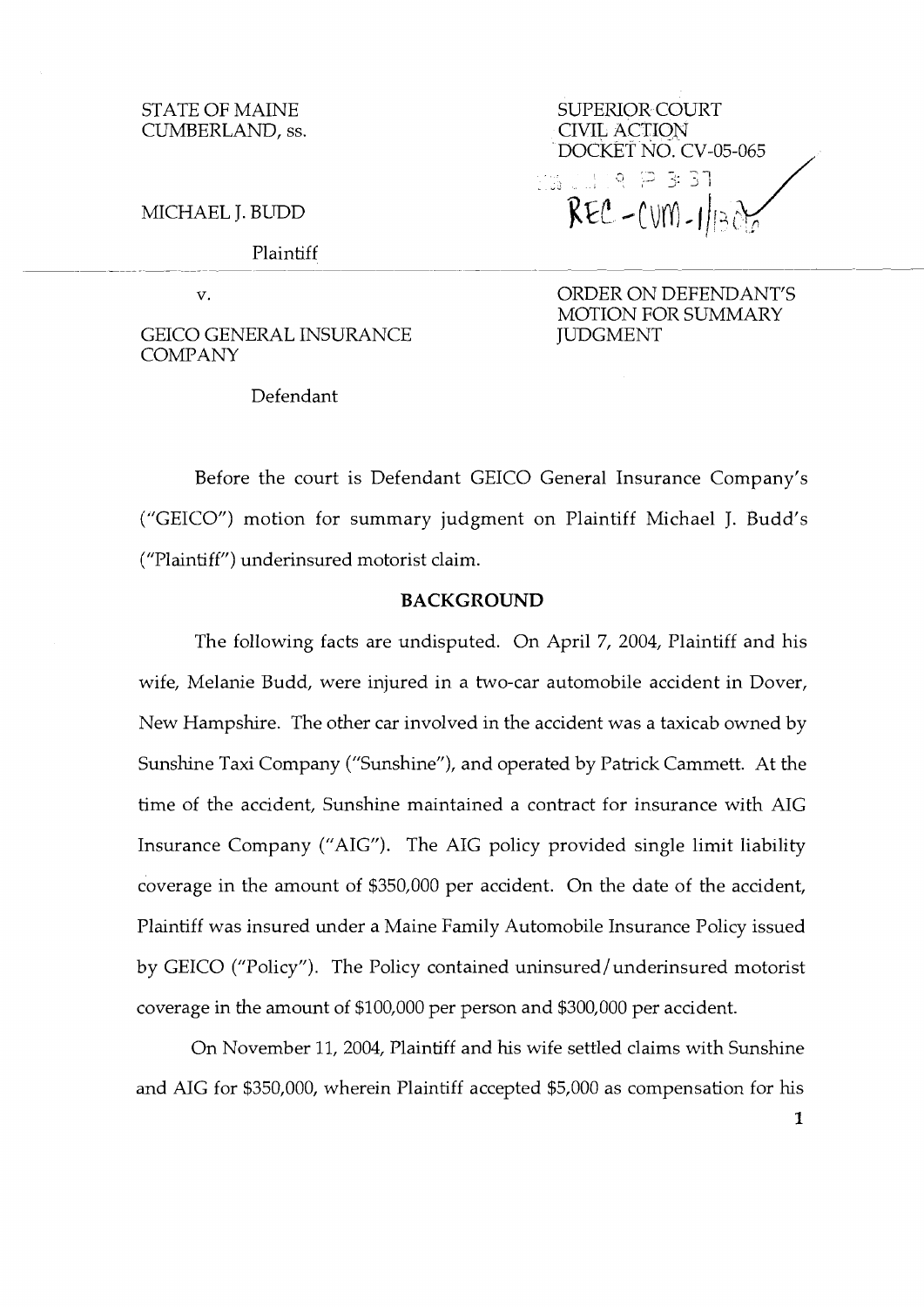loss of consortium claim, and his wife received \$345,000 for her injuries.<sup>1</sup> Plaintiff has not released his personal injury claims against Sunshine/AIG.

## **DISCUSSION**

Plaintiff seeks recovery against GEICO, arguing that the Sunshine vehicle was an underinsured automobile, as defined by the GEICO policy or Maine statute. GEICO contends, however, that a comparison of the applicable policy provisions under the law confirms that the Plaintiff is not entitled to any underinsured coverage in this matter.

Maine defines an underinsured motor vehicle as "a motor vehicle for which coverage is provided, but in amounts less than the minimum limits for bodily injury liability insurance provided for under the motorist's financial responsibility laws of this State or less than the limits of the injured party's uninsured vehicle coverage." 24-A M.R.S.A. § 2902(1). The parties agree that Sunshine's AIG policy complies with Maine's financial responsibility laws. See 29-A M.R.S.A. § 1611(2) (minimum insurance requirements).

The Policy defines an underinsured automobile as "an auto for which the total of all bodily injury liability insurance that is available in the event of an accident is less than the applicable limit of liability under this coverage." This definition is in compliance with the plain statutory language of 24-A M.R.S.A. § 2902(1).

GEICO contends that, as a matter of law, Sunshine is not "underinsured," as the available coverage for Sunshine's vehicle, at \$350,000 per accident, exceeds

This fact was stipulated to by the parties at oral argument, and the record has been supplemented with a copy of the release signed by the Budds. The release details the apportionment of the settlement between Plaintiff and his wife.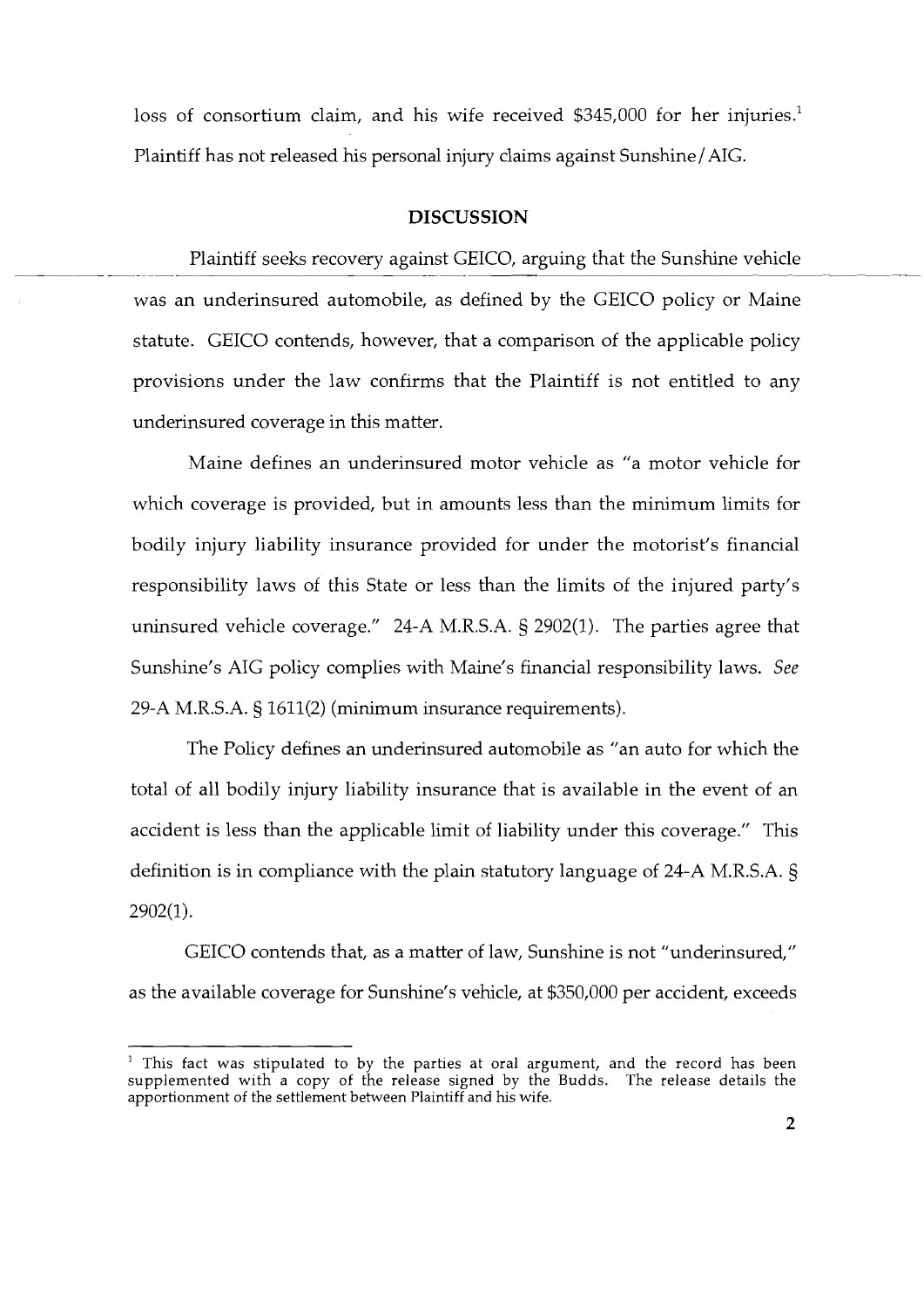the Plaintiff's underinsured limit of \$300,000 per accident. See York Ins. Co. v. Bowden, 2004 ME. 112, q[ 8; 855 A.2d 1157, 1159. This is the comparison for underinsurance under § 2902(1); however, if 24-A M.R.S.A. § 2902(6) applies, the the test of whether Sunshine was underinsured requires a comparison between Plaintiff's potential personal recovery under his uninsured/underinsured motorist policy and Plaintiff's recovery for personal injuries from Sunshine / AIG.

GEICO argues that § 2902(6) cannot be applied because the first phrase of this subsection, known as the "trigger clause," requires the tortfeasor to first have been defined as "underinsured" pursuant to § 2902(1). This artificially separates and sublimates § 2902(6) to an abstract inquiry as to the status of the tortfeasor, when the section is plainly applicable to any situation in which there are multiple accident victims, as there are here. Indeed, the point of § 2902(6) is to ensure that "in certain cases where more than one person is injured in an accident.. . [every] person is covered to the full extent of the underinsured motorist coverage purchased." L.D. 2043, Summary  $(119<sup>th</sup>$  Legis. 1999).

Subsection (6) itself reads:

When 2 or more persons are legally entitled to recover damages from a particular owner or operator of an underinsured motor vehicle, the amount of underinsured vehicle coverage applicable to each injured person is determined by **subtracting any payments actually made to the injured person** from any bodily injury liability insurance coverage applicable to the particular owner or operator of the underinsured motor vehicle **from the injured person's, operator's or owner's underinsured vehicle coverage policy limits** if applicable to that person. The amount of underinsured motor vehicle coverage must be further reduced by the amount by which the bodily injury liability insurance coverage applicable to the particular owner or operator of the underinsured motor vehicle exceeds all payments from that coverage to all persons legally entitled to recover damages from that particular owner or operator of the underinsured motor vehicle. This

3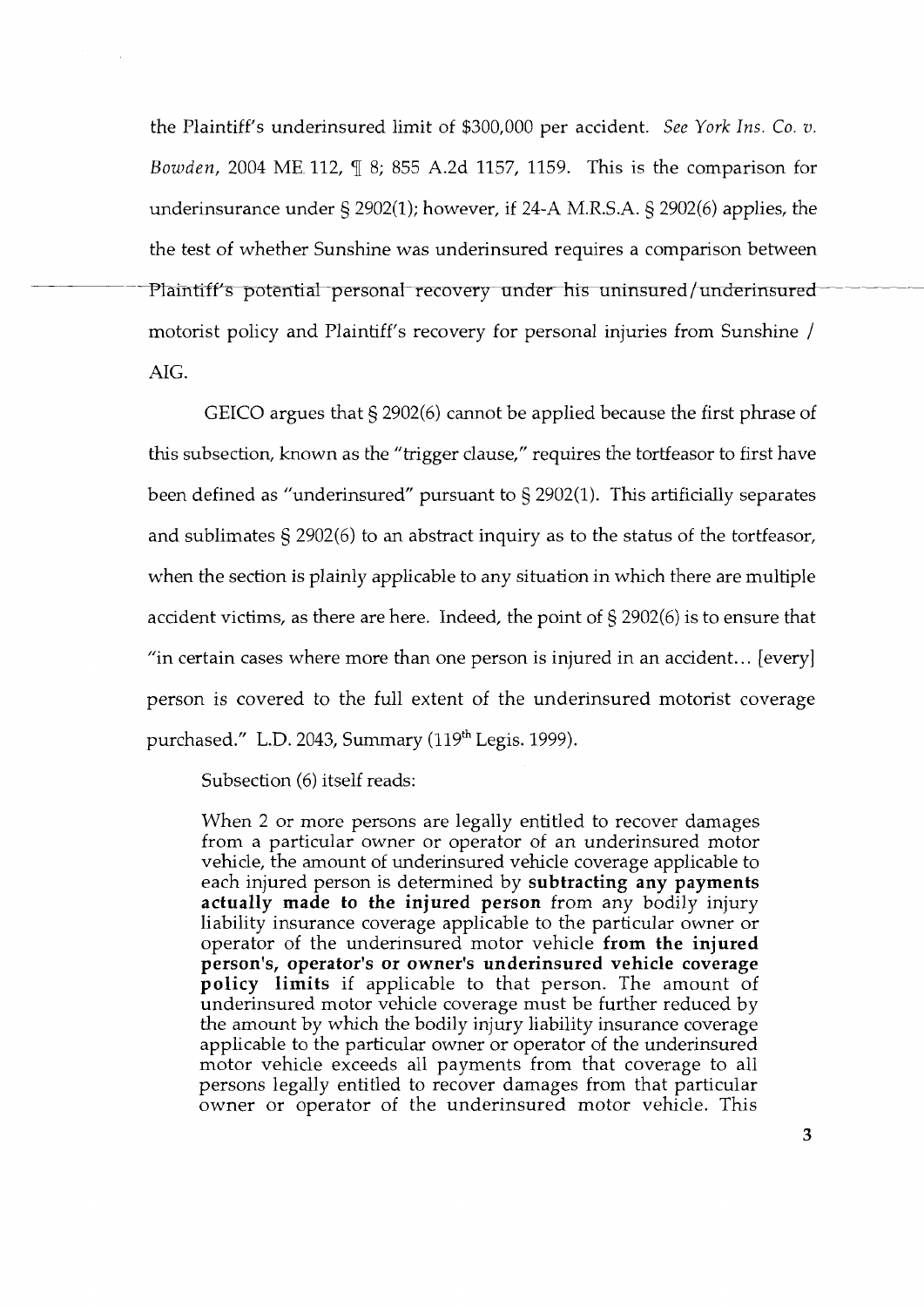subsection does not prohibit an insurer from providing greater amounts of underinsured vehicle coverage than are required under this section. [emphasis added.]

Both sides acknowledge that Plaintiff and his wife were injured in the accident. Therefore, § 2902(6)'s test controls Plaintiff's right to recovery. Plaintiff's personal recovery limit under his underinsured motorist policy is \$100,000, which is more than the amount Plaintiff received from Sunshine's bodily injury liability policy. Plaintiff will be allowed to demonstrate that his damages exceeded any amount received for personal injuries from Sunshine / AIG, for purposes of collecting from GEICO under hs own uninsured / underinsured motorist policy.

The entry is:

Defendant's motion for summary judgment is DENIED.

The entry is:<br>
Defendant's motion for summary judgment is DENI<br>
Dated at Portland, Maine this  $\frac{\sqrt{6}}{2}$  day of  $\frac{\sqrt{2}}{2}$  , 2006. L'

Robert E. Crowley Justice, Superior Court